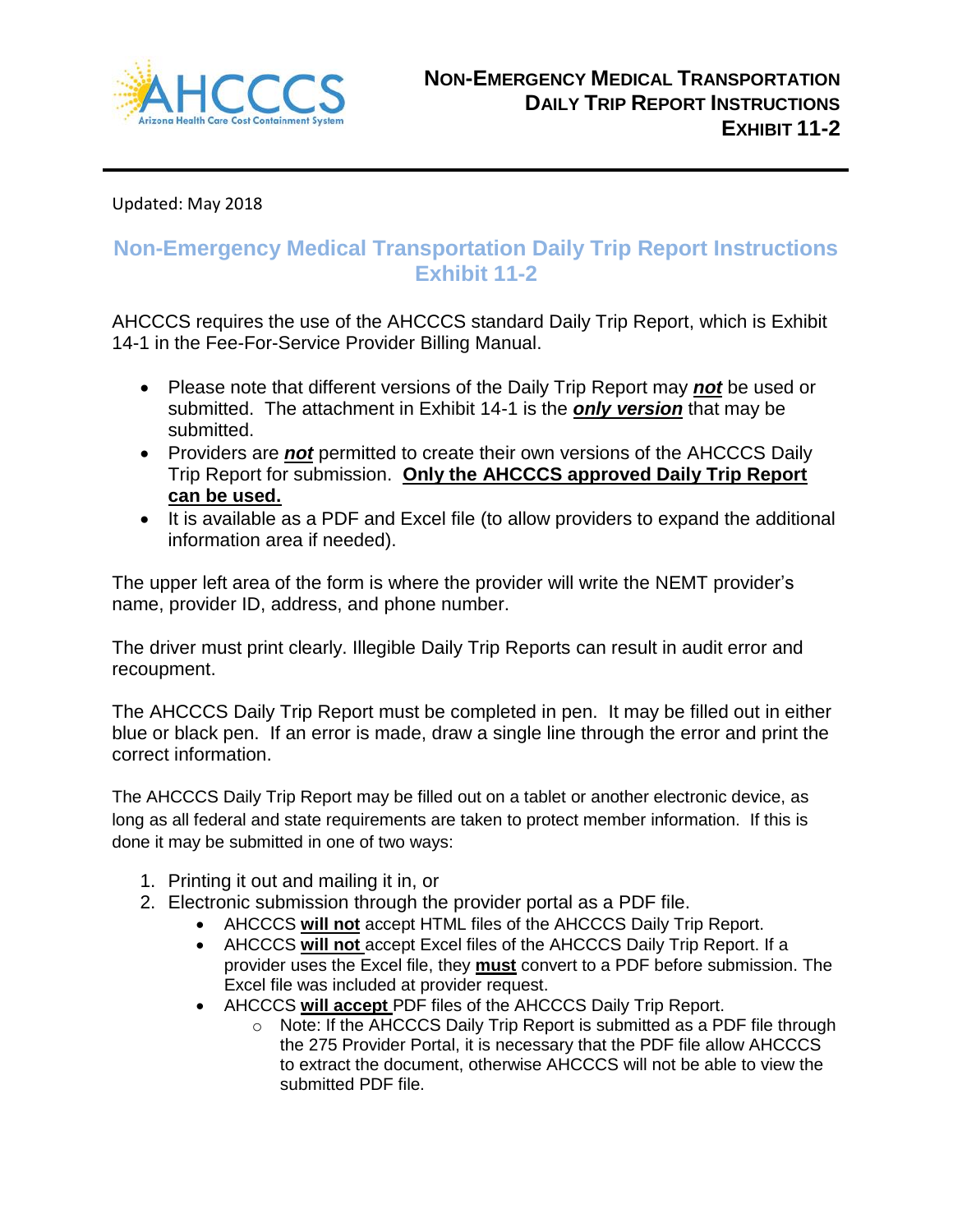

If a member's transport has more than one "stop" or destination, then each trip must be fully documented on the Daily Trip Report.

For example:

 A member is picked up at home and transported to the doctor's office. (1st trip)

The doctor gives the member a prescription for medication. The member is transported from the doctor's office to a pharmacy that is at a different location than the doctor's office. (2nd trip) The member picks up their prescription.

The member is then returned home. (3rd trip)

In the above example, the Daily Trip Report would have 3 trips documented as indicated.

Only one trip report should be filled out per member, per day. If there are more than three stops for one member, in one day, please use multiple pages. If more than one vehicle is used and/or if more than one driver transports the member on the same day, please use multiple pages (one for each vehicle) and document that more than one vehicle and/or driver was used in the additional information section. If multiple pages are used, the page number must be indicated at the bottom right of the Daily Trip Report. All pages become the *complete* Daily Trip Report for the transport services for that member, on that service date.

# **How to Fill Out the Trip Report**

# **Upper Left Hand Corner**

- **Provider Information:**
	- o Provider Name
	- o Provider ID
	- o Provider Address
	- o Provider Phone Number
	- o NOTE: Using a stamp is acceptable.

# **Upper Right Hand Corner**

- **Driver's Name:** Printed first and last name and signature of the driver who provided the service.
- **Date:** Indicate the date of service (mm/dd/yy) or (mm/dd/ccyy).
- **Vehicle Identification:**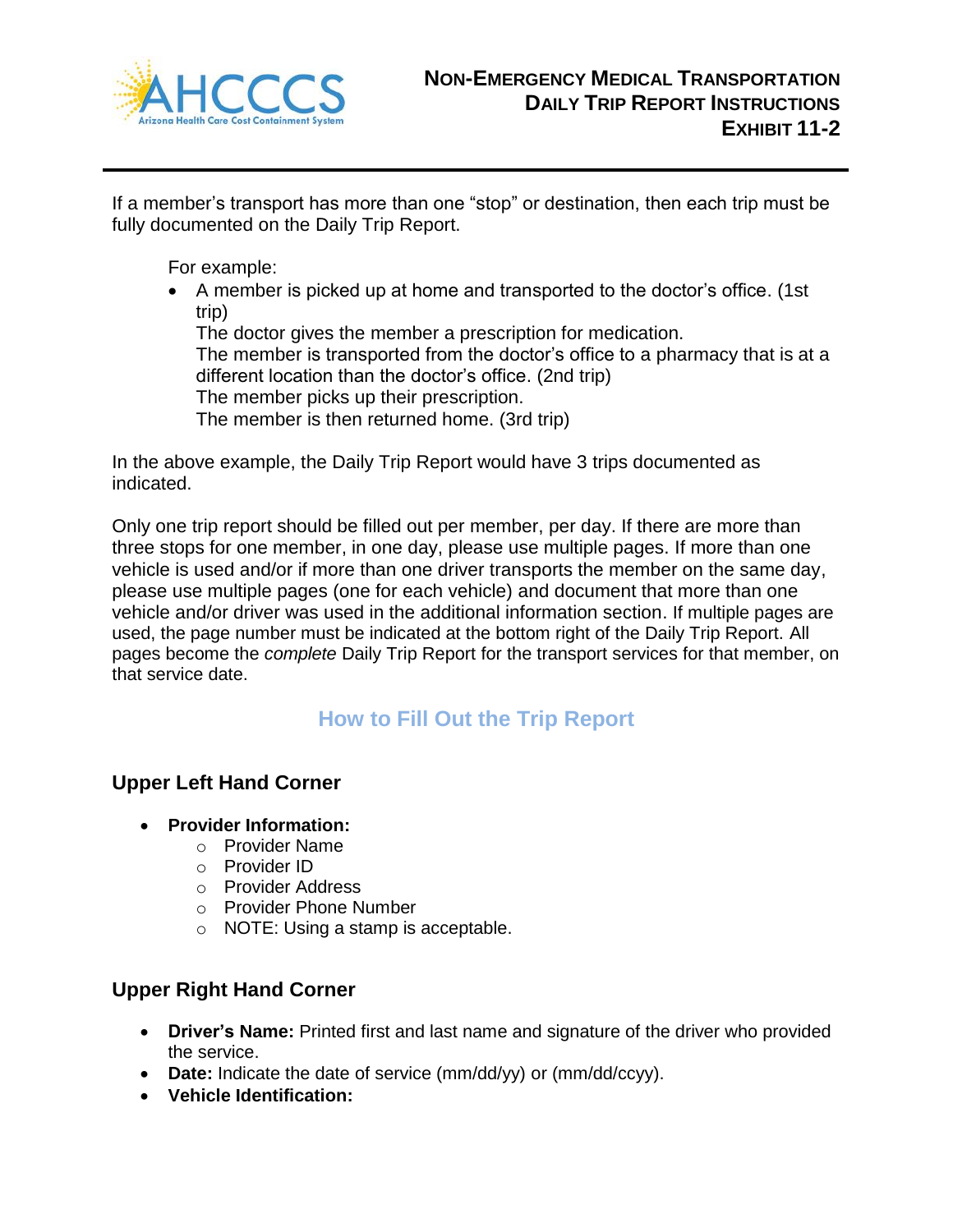

- o List the state the vehicle is licensed in.
- o License Plate Number/Fleet Number
- o Make and Color of Vehicle
- $\circ$  NOTE: If the driver uses more than one vehicle for the same date of service, they must use a new Daily Trip Report for each separate vehicle and they must indicate (at the bottom right) the page number. All pages become **the** *complete* Daily Trip Report for the transport services for that member, on that service date.
- **Vehicle Type:** Check the box next to the type of vehicle used (car, van, wheelchair van, stretcher van, etc.)
	- o NOTE: Check 'Other' and write in the vehicle type if the description does not match the available options.

# **Upper Middle Section**

- **Member Information:**
	- o Member's AHCCCS ID
	- o Member's Name
	- o Member's Date of Birth (mm/dd/ccyy)
	- o Member's Mailing Address.

# **Main Section for Transportation Information**

There will be 3 trip sections per Daily Trip Report page. The 1<sup>st</sup> Pick-Up and Drop-Off area, the  $2^{nd}$  Pick-Up and Drop-Off area, and the  $3^{rd}$  Pick-Up and Drop-Off area. This is to accommodate multiple trips on the same day. If more than 3 stops occur on the same day please use additional Daily Trip Reports as pages and indicate that they are the  $4<sup>th</sup>$ ,  $5<sup>th</sup>$ , etc. stops.

- **Pick-Up Address:** Complete address (including street address, city, state and zip code) of pick-up destination.
	- $\circ$  If no formal street address is available coordinates can be used. An address must be included in some format, so the lack of a formal street address is not a cause for no address to be listed. In the event that no coordinates can be found, the address or coordinates of a nearby landmark, with the mileage from that landmark to the pick-up location can be used.
- **Pick-Up time:** Clock time including the a.m./p.m. indicator (example: 7:12 AM). Please circle the appropriate time of day (a.m./p.m.) provided.
- **Pick-Up Odometer:** Document the actual odometer reading at the pick-up location.
- **Drop-Off address:** Complete address (including street address, city, state and zip code) of drop-off address.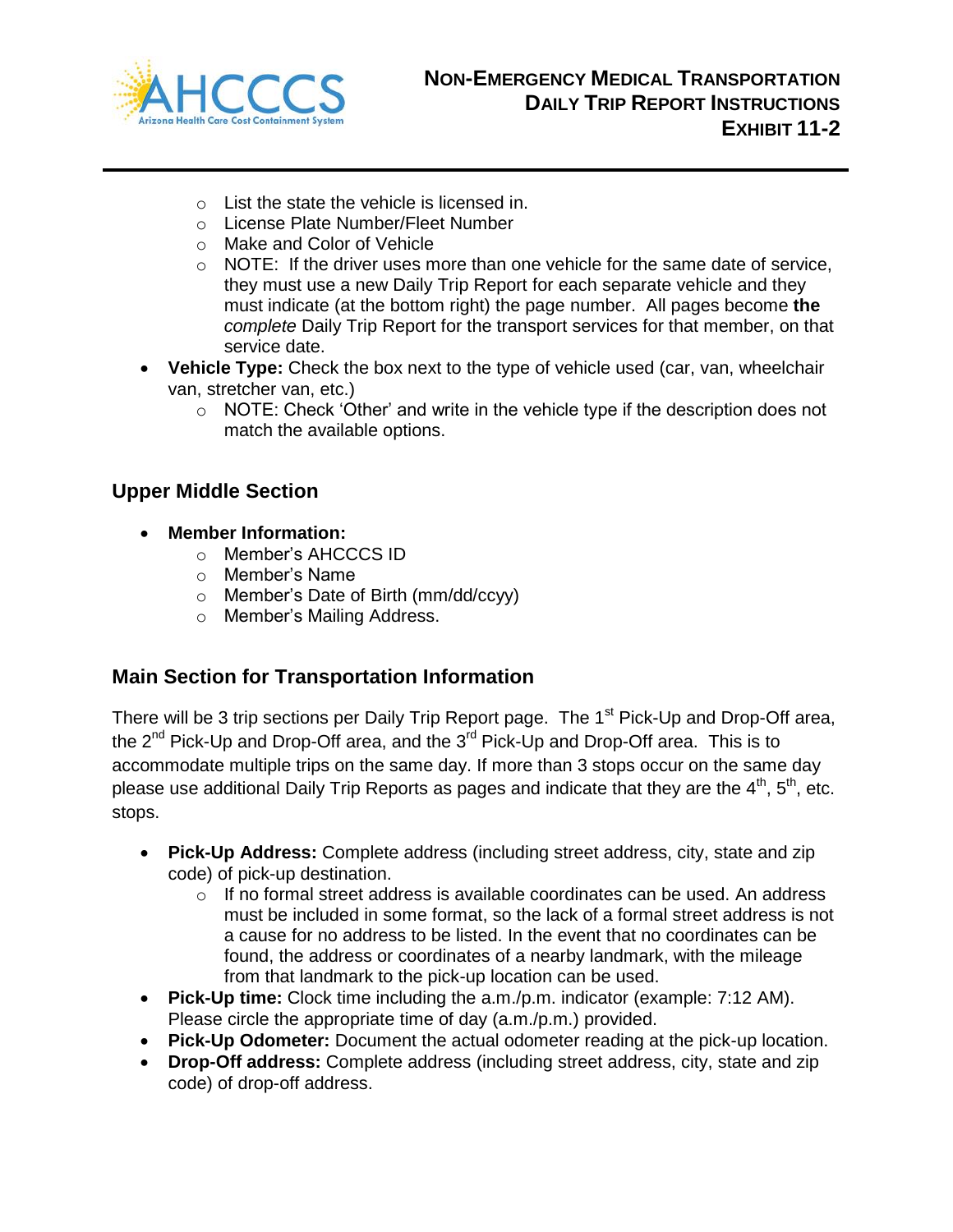

- $\circ$  If no formal street address is available coordinates can be used. An address must be included in some format, so the lack of a formal street address is not a cause for no address to be listed. In the event that no coordinates can be found, the address or coordinates of a nearby landmark, with the mileage from that landmark to the drop-off location can be used.
- **Drop-Off time:** Clock time including the a.m./p.m. indicator (example: 7:12 PM). Please circle the appropriate time of day (a.m./p.m.) provided.
- **Drop-Off Odometer:** Document the actual odometer reading at the drop-off location.
- **Trip miles:** Subtract the pick-up odometer reading from the drop-off odometer reading, and that will equal the total number of trip miles. (Drop-Off Odometer Reading – Pick-Up Odometer Reading = Total Trip Miles)
- **Type of Trip:** Round Trip, One Way, or Multiple Stops (Check the appropriate one.)
- **Reason for Visit:** Only include as much information as the member is willing to share.
	- o **Note:** When transportation services are initially arranged, the transportation provider must obtain sufficient information to determine whether the transportation is occurring to an AHCCCS covered service.
- **Diagnosis (if known):** Only include as much information as the member is willing to share.
- **Name of Escort:** If member is traveling with an escort, include their first and last name.
- **Relationship:** Indicate the escort's relationship to the member.

# **Lower Section**

- **Member Signature:** Member must sign, if able. If member is unable to sign, please check the appropriate box and identify the person\* signing for the member *or* include the member's fingerprint.
	- $\circ$  If a tablet or other electronic device is being used, a method for the member or authorized representative of the member to sign their signature must be available (typically by an electronic pen or using their fingertip to sign their name). A fingerprint may also be used if they are unable to sign.
	- $\circ$  Typing the member's name in cannot serve as a substitute for an actual signature or fingerprint.
- **Driver's Signature:** The driver must sign each page.
	- $\circ$  If a tablet or other electronic device is being used, a method for the driver to sign their signature must be available (typically by an electronic pen or using their fingertip to sign their name).
	- $\circ$  Typing the driver's name in cannot serve as a substitute for an actual signature or fingerprint.
- **Date:** The driver must date each page.